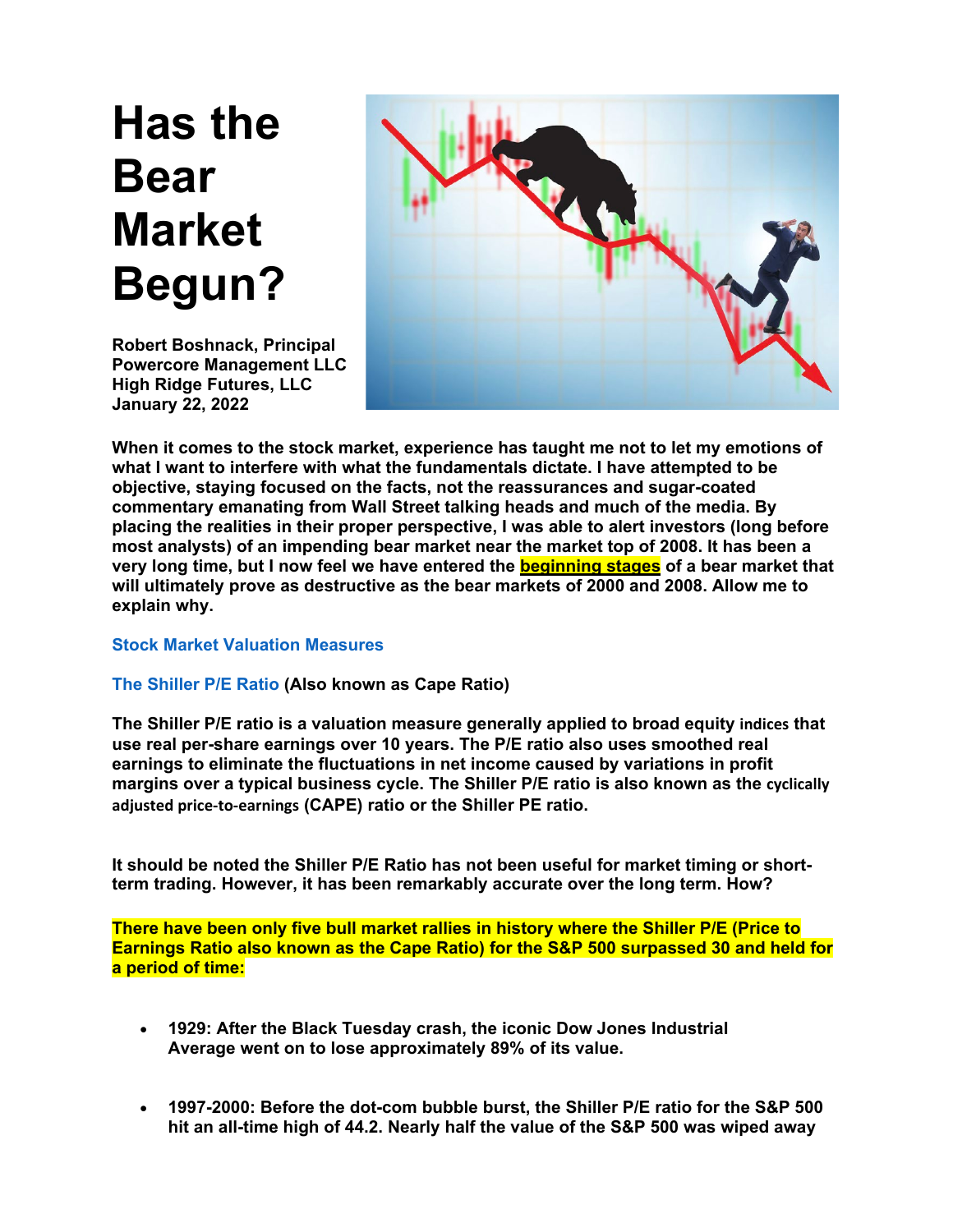**after the dot-com bubble burst, with the Nasdaq Composite hit even harder.** 

- **Q3 2018: Throughout much of the third quarter of 2018, the Shiller P/E ratio sat above 30. This was followed by a fourth-quarter swoon that saw the S&P 500 lose as much as 19.8%.**
- **Q4 2019/Q1 2020: Prior to the coronavirus crash in the first quarter of 2020, the Shiller P/E ratio had, again, crossed above 30. The S&P 500 lost 34% in 33 calendar days during the COVID-19 chaos of February and March.**
- **Q3 2020-Current: To be determined.**

**As one can see from the statistics above, in four of the previous instances when the Shiller P/E surpassed 30, the S&P suffered substantial declines ranging between 20% to 89%. We are now in the fifth time. While we are currently in a stock market correction, I believe the correction will lead to a bear market as in the previous 4 times the Shiller P/E surpassed and stayed above 30.**

**Be advised that past performance is not necessarily indicative of future results.**

## **History Is Clear!**

**History is clear that when the Shiller P/E ratio on the S&P rises above 30, a crash has followed. The only uncertainty has been as to when.**

**In my opinion, as of January 22, 2022, current P/E Shiller Ratio levels suggest that the** yield of the S&P 500 over the next 10 years will be less than 4% per annum. That is 3 **times less than the S&P 500 annualized return of 11.9% registered between 2009 and 2018.**

**Some investors may say, the market always comes back. But do investors in their sixties and seventies have 10 years to wait? I for one don't!**

#### **Buffet Ratio, (Also known as The Buffett Indicator)**

**The Buffet Indicator is the ratio of total US stock market valuation to GDP. Named after Warren Buffett, who called the ratio "the best single measure of where valuations stand at any given moment. The ratio is the most bearish since 1950.**

## **Price-to-Sales (P/S) Ratio**

**The price-to-sales (P/S) ratio is a valuation ratio that compares a company's stock price to its revenues. It is an indicator of the value that financial markets have placed on each dollar of a company's sales or revenues. A low ratio could imply the stock is undervalued, while a ratio that is higher-than-average could indicate that the stock is overvalued. The ratio is the most bearish since 1950.**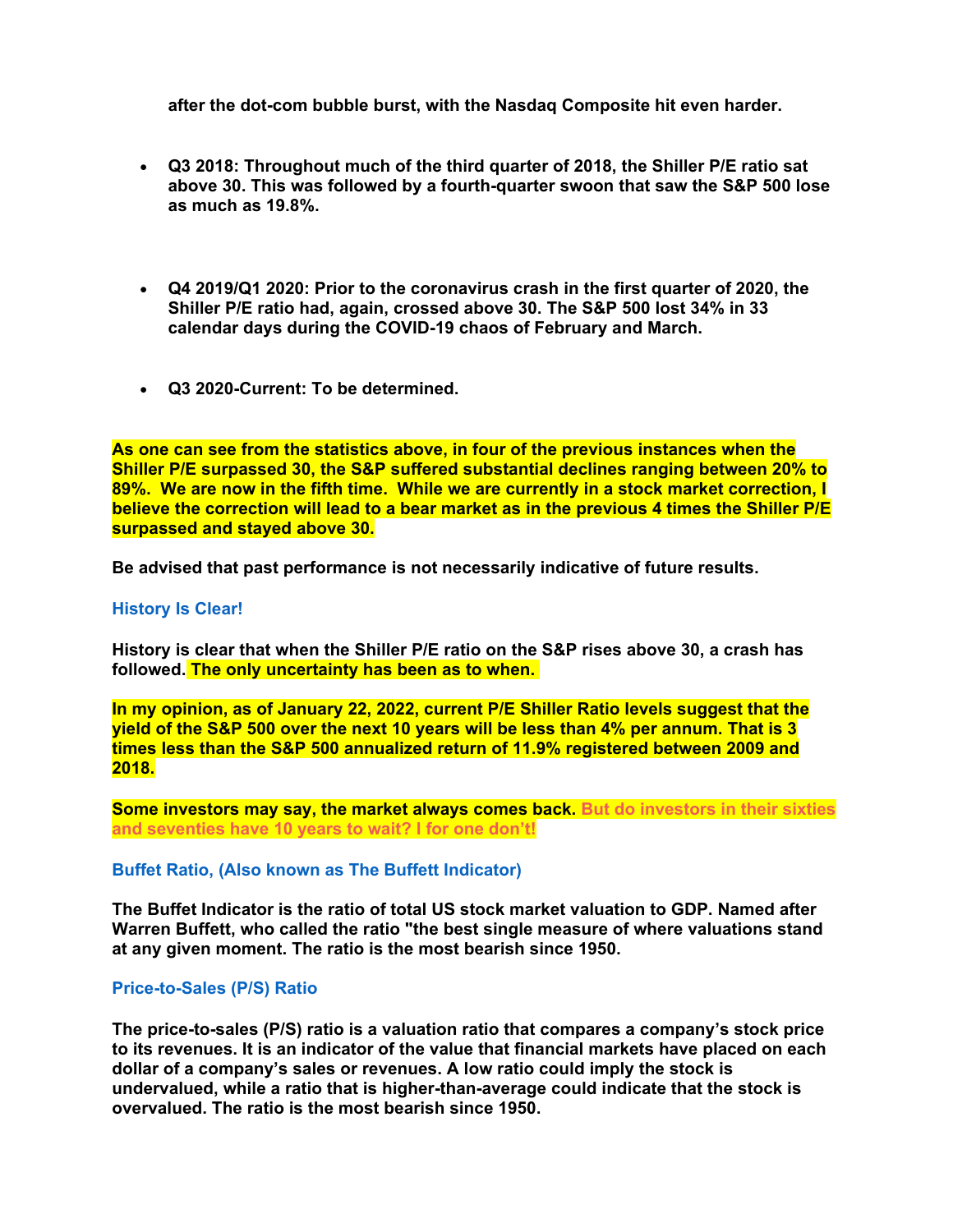## **P/Book ratio (Also known as the Price to Book Ratio)**

**Companies use the price-to-book ratio (P/B ratio) to compare a firm's market capitalization to its book value. The ratio is the most bearish since 1950.**

## **This Time is Different**

**We have been in the longest bull market in history with stocks in an uptrend for the past 13 years and doubling over the past 3 years. Since March 2009, the S&P Price Index has produced an annualized return of 15.68%...double its 7% historical average. In the process, key stock market valuations have matched and exceeded levels where major bear markets began, and years of profits were erased or turned into losses.** 

**I believe the reason stocks experienced such huge gains was the proverbial "safety net" provided by the Federal Reserve of an extremely dovish monetary policy, pumping more money into the economy than ever before in history.** 

**Now that "safety net" is being pulled away from investors at a time when market valuation measures are more overvalued than any time since 1950 and with inflation on the rise combined with the uncertainty of the economic impact of the new Omicron strain of the coronavirus.** 

**In my opinion, doesn't it stand to reason that if the main pillar that supported the market is now being taken away, at a time when stocks are overvalued as much and more than at market peaks before major crashes, the risk in stocks has increased with the returns greatly minimized?**

## **A Thought to Ponder**

Isn't one of the main issues in the U.S. now the rapid rise in inflation and the need to stop **it? I believe so. The Federal Reserve will be forced to act because of how hot inflation is.**

**Isn't it logical that fighting inflation now with a hawkish monetary policy while signs are mounting of decelerating economic growth is a recipe for a bear market for stocks? I believe so.**

**Trading futures and options involves substantial risk of loss and is not suitable for all investors. Past performance is not necessarily indicative of future results.**

#### **Jeremy Grantham**

**According to a January 20th Bloomberg article entitled,** *Jeremy Grantham Doubles Down on Crash Call, Says Selloff Has Started.* **The article states:** 

**GMO co-founder predicts drop of almost 50% in benchmark stocks… Jeremy Grantham, the famed investor who for decades has been calling market bubbles, said the historic collapse in stocks he predicted a year ago is underway and even intervention by the Federal Reserve can't prevent an eventual plunge of almost 50%.**

**In a note posted Thursday, Grantham, the co-founder of Boston asset manager GMO, describes U.S. stocks as being in a "super bubble," only the fourth of the past**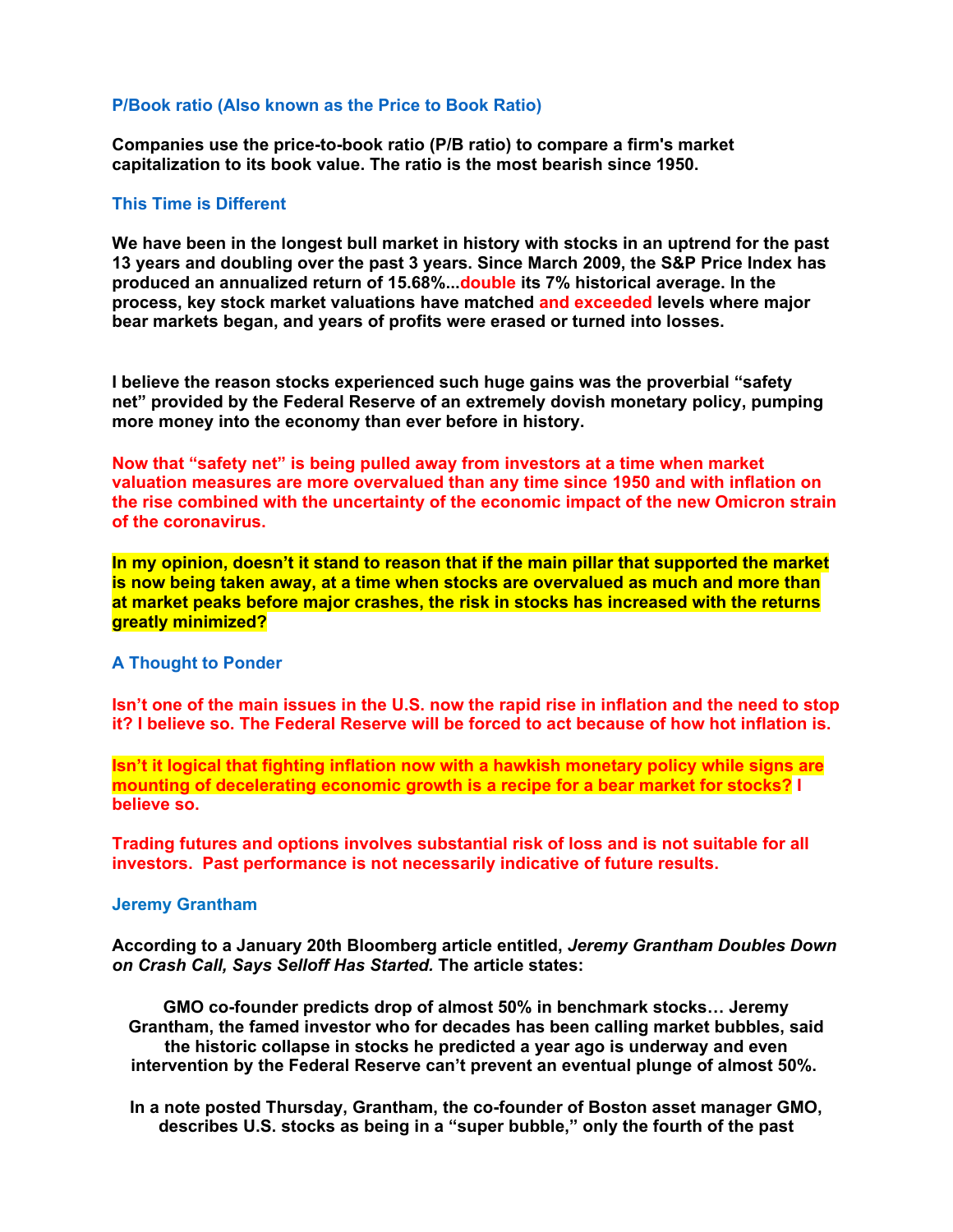**century. And just as they did in the crash of 1929, the dot-com bust of 2000 and the financial crisis of 2008, he's certain this bubble will burst, sending indexes back to statistical norms and possibly further.**

*That, he said, involves the S&P 500 dropping some 45% from Wednesday's close - and 48% from its Jan. 4 peak -- to a level of 2500***.**

**Note: On Wednesday, January 19th the S&P closed at 4577. A drop to 2500 would equal 45%.**

## **Reversion to the Mean**

**History has shown eventually, the market has a reversion to its mean. According to this reversion whether up or down sharply above or below its mean, stocks, as measured by the S&P 500, will revert to their historical average mean of around 7% per year (without dividends reinvested).**

**The market now, like near the tops in 2000 and in 2007, is way above its mean. Had you invested near the top of the Dot Com Bubble in April 2000, ending near the bottom of the Bear Market of 2008 in March 2009, your investment would have yielded a negative cumulative return of minus 47% and minus 7% annualized return as the market overshot its mean to the downside. The worst drawdown of minus 53% occurred October 2007 to February 2009. Can this happen again? According to Jeremy Grantham, it's a high probability. I believe I have supplied enough facts, statistics, and opinions for investors to decide!**

## **Fierce Rallies**

**Fierce rallies are typical in bear markets. Strong support for this is the biggest daily point gains in stock market history have come in bear markets, or periods when stocks were in confirmed downtrends. Ten of the largest point increases for the Nasdaq composite, for example, occurred in the 2000-2002 bear market. Four of the top five all-time point gains for the Dow also came in the last bear market in 2008.**

**Fierce rallies in bear markets are meant to fool investors that the worst is over, and it is time to buy. I believe, in a bear or down trending market one should do the opposite. Look at market rallies as an opportunity to get out of a stock at better prices and reduce one's exposure in a bear market.**

**I believe investors will not miss anything in bear market rallies. Why? For the most part, eventually whatever good price they may have bought a stock at will turn into losses as a new down leg resumes.**

#### **Sometimes it is better to Sell Too Soon than Not at All**

Sometimes it is better to sell too soon than not at all. We saw this in the years leading up **to 2000 and 2008. If one sold stocks in 2004 or any year thereafter to 2007 they could have missed out on earning up to 30%. But when the secular bear market reemerged in 2008 they would have looked like geniuses as the market lost almost double of its gains since 2004 as the S&P dropped 52%, in only seven months, with many stocks losing over 50%.**